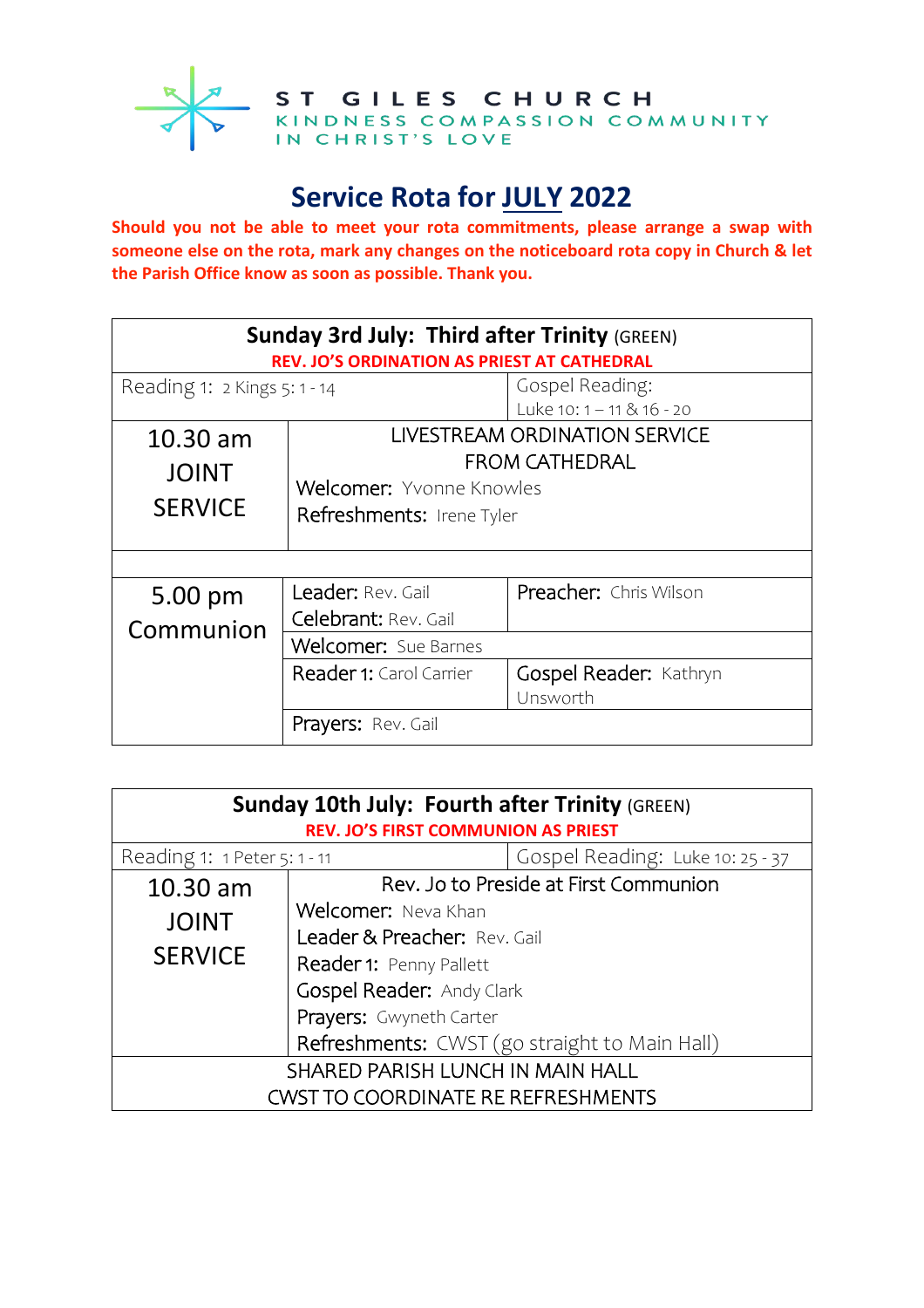

## **Service Rota for JULY 2022**

| Sunday 17th July: Fifth after Trinity (GREEN) |                               |                                     |  |
|-----------------------------------------------|-------------------------------|-------------------------------------|--|
|                                               |                               | (Rev. Gail on leave)                |  |
| Reading 1: Colossians 1: 15 - 28              |                               | Gospel Reading: Luke 10: 38 - 42    |  |
| 9.30 am                                       | <b>Leader: Rev. Jo</b>        | Preacher: Rev. Jo                   |  |
| Communion                                     | Celebrant: Rev. Jo            |                                     |  |
|                                               | Welcomer: Andy Clark          |                                     |  |
|                                               | <b>Reader 1:</b> Sam Jones    | <b>Gospel Reader: Kay Aldersley</b> |  |
|                                               | Prayers: Sian Coleman         | Refreshments: Viv Hopkins           |  |
|                                               |                               |                                     |  |
| $11.30$ am                                    | Leader: Rev. Jo               | <b>Preacher:</b> Chris Wilson       |  |
|                                               |                               | (Parables series)                   |  |
| All Age<br><b>BAPTISM</b>                     | Welcomer:                     | Refreshments:                       |  |
|                                               | Denise Crampsie               | Debbie Green                        |  |
|                                               |                               |                                     |  |
| 5.00 pm<br><b>Evening Prayer</b>              | Leader: Eddie Lanteri         | Preacher: John Owen                 |  |
|                                               | <b>Welcomer:</b> Sue Barnes   |                                     |  |
|                                               | <b>Reader 1: Hilary Cryer</b> | Gospel Reader: Joanne Evans         |  |

| Sunday 24 <sup>th</sup> July: Sixth after Trinity (GREEN) |                                  |                                 |                       |  |  |
|-----------------------------------------------------------|----------------------------------|---------------------------------|-----------------------|--|--|
| Reading 1: Colossians 2: 6 - 19                           |                                  | Gospel Reading: Luke 11: 1 - 13 |                       |  |  |
| $8.00$ am                                                 | Leader: Rev. Gail                |                                 | Preacher:             |  |  |
| Communion                                                 | Celebrant: Rev. Jo               |                                 | Rev. Gail             |  |  |
|                                                           | <b>Welcomer:</b> Neva Khan       |                                 |                       |  |  |
|                                                           | <b>Gospel Reader: Sam Jones</b>  |                                 |                       |  |  |
|                                                           | Prayers: Phil Jones              |                                 | <b>Refreshments:</b>  |  |  |
|                                                           |                                  |                                 | Kate Coyle            |  |  |
|                                                           |                                  |                                 |                       |  |  |
| $9.30$ am                                                 | Leader: Rev. Jo                  |                                 | Preacher:             |  |  |
|                                                           | Celebrant: Rev. Gail             |                                 | Rev. Gail             |  |  |
| Communion                                                 | Welcomer: Yvonne Knowles         |                                 |                       |  |  |
|                                                           | Reader 1: Carol Gough            |                                 | <b>Gospel Reader:</b> |  |  |
|                                                           |                                  |                                 | <b>Tina Watkins</b>   |  |  |
|                                                           | Prayers: Viv Hopkins             |                                 | <b>Refreshments:</b>  |  |  |
|                                                           |                                  |                                 | Sian Coleman          |  |  |
|                                                           |                                  |                                 |                       |  |  |
| 11.30 am                                                  | Leaders: Rev. Gail               |                                 | Preacher: Rev. Jo     |  |  |
|                                                           |                                  |                                 | (Parables series)     |  |  |
| All Age                                                   | <b>Welcomer: Denise Crampsie</b> |                                 | Refreshments:         |  |  |
|                                                           |                                  |                                 | Carol Herriot         |  |  |